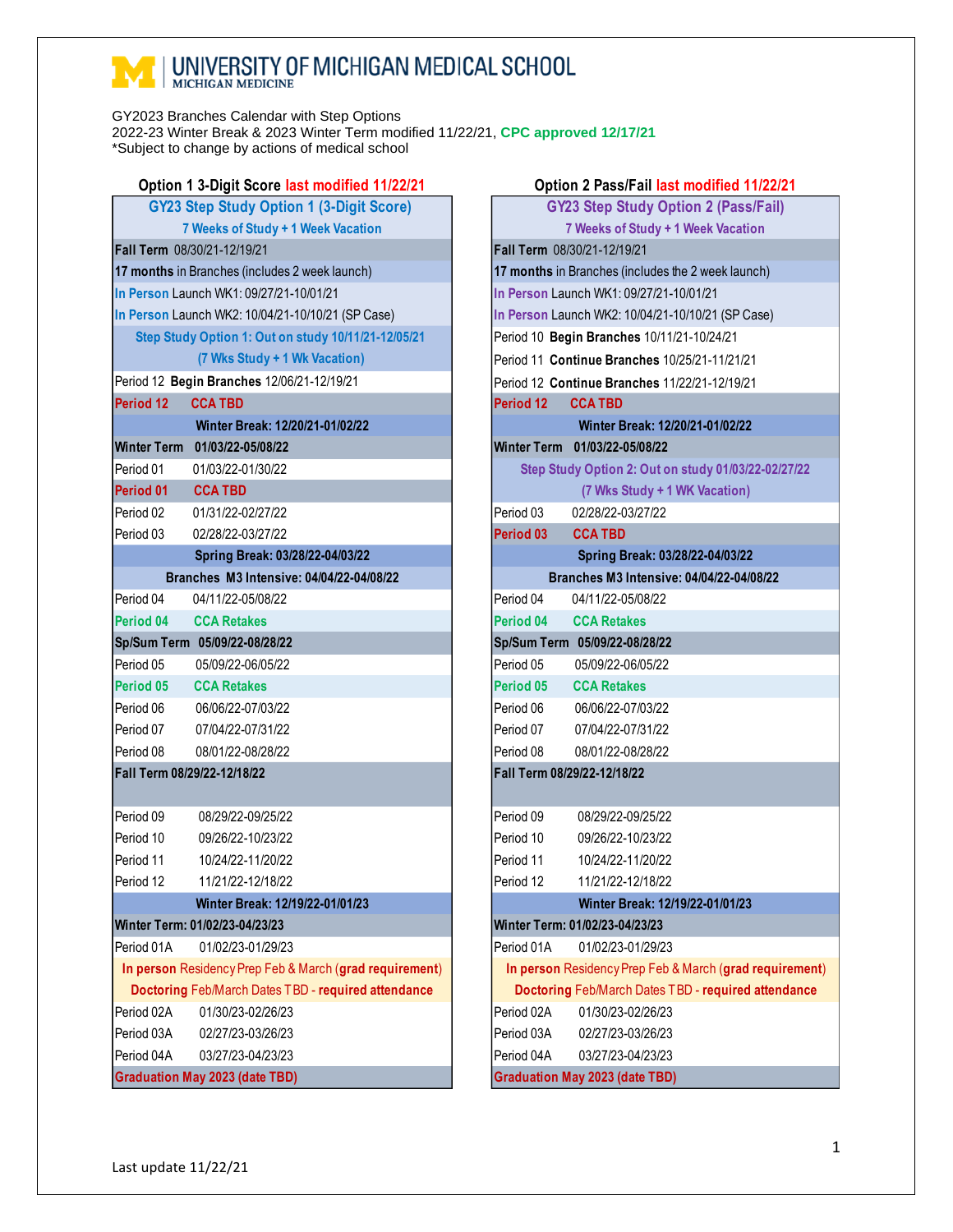## **NEXT | UNIVERSITY OF MICHIGAN MEDICAL SCHOOL**

GY2023 Branches Calendar with Step Options 2022-23 Winter Break & 2023 Winter Term modified 11/22/21, **CPC approved 12/17/21** \*Subject to change by actions of medical school

| Option 1 3-Digit Score last modified 11/22/21           |                                                     |  |  |  |  |
|---------------------------------------------------------|-----------------------------------------------------|--|--|--|--|
| <b>GY23 Step Study Option 1 (3-Digit Score)</b>         |                                                     |  |  |  |  |
| 7 Weeks of Study + 1 Week Vacation                      |                                                     |  |  |  |  |
| Fall Term 08/30/21-12/19/21                             |                                                     |  |  |  |  |
|                                                         | 17 months in Branches (includes 2 week launch)      |  |  |  |  |
|                                                         | In Person Launch WK1: 09/27/21-10/01/21             |  |  |  |  |
|                                                         | In Person Launch WK2: 10/04/21-10/10/21 (SP Case)   |  |  |  |  |
| Step Study Option 1: Out on study 10/11/21-12/05/21     |                                                     |  |  |  |  |
| (7 Wks Study + 1 Wk Vacation)                           |                                                     |  |  |  |  |
|                                                         | Period 12 Begin Branches 12/06/21-12/19/21          |  |  |  |  |
| Period 12                                               | <b>CCA TBD</b>                                      |  |  |  |  |
|                                                         | Winter Break: 12/20/21-01/02/22                     |  |  |  |  |
|                                                         | Winter Term 01/03/22-05/08/22                       |  |  |  |  |
| Period 01                                               | 01/03/22-01/30/22                                   |  |  |  |  |
| Period 01                                               | <b>CCA TBD</b>                                      |  |  |  |  |
| Period 02                                               | 01/31/22-02/27/22                                   |  |  |  |  |
| Period 03                                               | 02/28/22-03/27/22                                   |  |  |  |  |
|                                                         | Spring Break: 03/28/22-04/03/22                     |  |  |  |  |
|                                                         | Branches M3 Intensive: 04/04/22-04/08/22            |  |  |  |  |
| Period 04                                               | 04/11/22-05/08/22                                   |  |  |  |  |
| Period 04                                               | <b>CCA Retakes</b>                                  |  |  |  |  |
|                                                         | Sp/Sum Term 05/09/22-08/28/22                       |  |  |  |  |
| Period 05                                               | 05/09/22-06/05/22                                   |  |  |  |  |
| Period 05                                               | <b>CCA Retakes</b>                                  |  |  |  |  |
| Period 06                                               | 06/06/22-07/03/22                                   |  |  |  |  |
| Period 07                                               | 07/04/22-07/31/22                                   |  |  |  |  |
| Period 08                                               | 08/01/22-08/28/22                                   |  |  |  |  |
| Fall Term 08/29/22-12/18/22                             |                                                     |  |  |  |  |
|                                                         |                                                     |  |  |  |  |
| Period 09                                               | 08/29/22-09/25/22                                   |  |  |  |  |
| Period 10                                               | 09/26/22-10/23/22                                   |  |  |  |  |
| Period 11                                               | 10/24/22-11/20/22                                   |  |  |  |  |
| Period 12                                               | 11/21/22-12/18/22                                   |  |  |  |  |
| Winter Break: 12/19/22-01/01/23                         |                                                     |  |  |  |  |
|                                                         | Winter Term: 01/02/23-04/23/23                      |  |  |  |  |
| Period 01A                                              | 01/02/23-01/29/23                                   |  |  |  |  |
| In person Residency Prep Feb & March (grad requirement) |                                                     |  |  |  |  |
|                                                         | Doctoring Feb/March Dates TBD - required attendance |  |  |  |  |
| Period 02A                                              | 01/30/23-02/26/23                                   |  |  |  |  |
|                                                         | Period 03A 02/27/23-03/26/23                        |  |  |  |  |
| Period 04A                                              | 03/27/23-04/23/23                                   |  |  |  |  |
| <b>Graduation May 2023 (date TBD)</b>                   |                                                     |  |  |  |  |

| <b>Office of Med School Holidays</b>                                                                                                           | <b>Time and Date</b>                                                                                                                                             |  |  |
|------------------------------------------------------------------------------------------------------------------------------------------------|------------------------------------------------------------------------------------------------------------------------------------------------------------------|--|--|
| Thanksgiving                                                                                                                                   | 5pm, Wed 11/24/21 to 5am, Mon 11/29/21                                                                                                                           |  |  |
| Winter Break                                                                                                                                   | 5pm, Fri 12/17/21 to 5am, Mon 01/03/22                                                                                                                           |  |  |
| MLK Jr. Day                                                                                                                                    | 11pm, Sun 01/16/22 to 5am, Tue 01/18/22                                                                                                                          |  |  |
| Spring Break                                                                                                                                   | 5pm, Fri 03/25/22 to 5am, Mon 04/04/22                                                                                                                           |  |  |
| Memorial Day                                                                                                                                   | 11pm, Sun 05/29/22 to 5am, Tue 05/31/22                                                                                                                          |  |  |
| Independence Day                                                                                                                               | 5pm, Fri 07/01/22 to 5am, Tue 07/05/22                                                                                                                           |  |  |
| Labor Day                                                                                                                                      | 11pm, Sun 09/04/22 to 5am, Tue 09/06/22                                                                                                                          |  |  |
| Thanksgiving                                                                                                                                   | 5pm, Wed 11/23/22 to 5am, Mon 11/28/22                                                                                                                           |  |  |
| Winter Break                                                                                                                                   | 5pm, Fri 12/16/22 to 5am, Mon 01/02/23                                                                                                                           |  |  |
| <b>General Scheduling Notes</b>                                                                                                                | <b>Holiday Scheduling</b>                                                                                                                                        |  |  |
| *Weekends that occur during EM, Subl/ICU and<br>clinical electives will be scheduled by department                                             | *Some clerkships may allow more time off, but listed<br>times will be the minimum amount received.                                                               |  |  |
| *EM, Subl/ICU and some clinical electives may have<br>overnight call/shifts.                                                                   |                                                                                                                                                                  |  |  |
| Subinternships                                                                                                                                 | <b>Calendar Announcements</b>                                                                                                                                    |  |  |
| *Increased patient care responsibilities may take<br>precedence over holiday time. Students must discuss<br>any time off with attending staff. | <b>Branches Launch, CCA, Spring Conference</b><br>(formerly Intensive) & RPCs require students to<br>he in town<br>*Calendar subject to change by actions of the |  |  |

medical school.